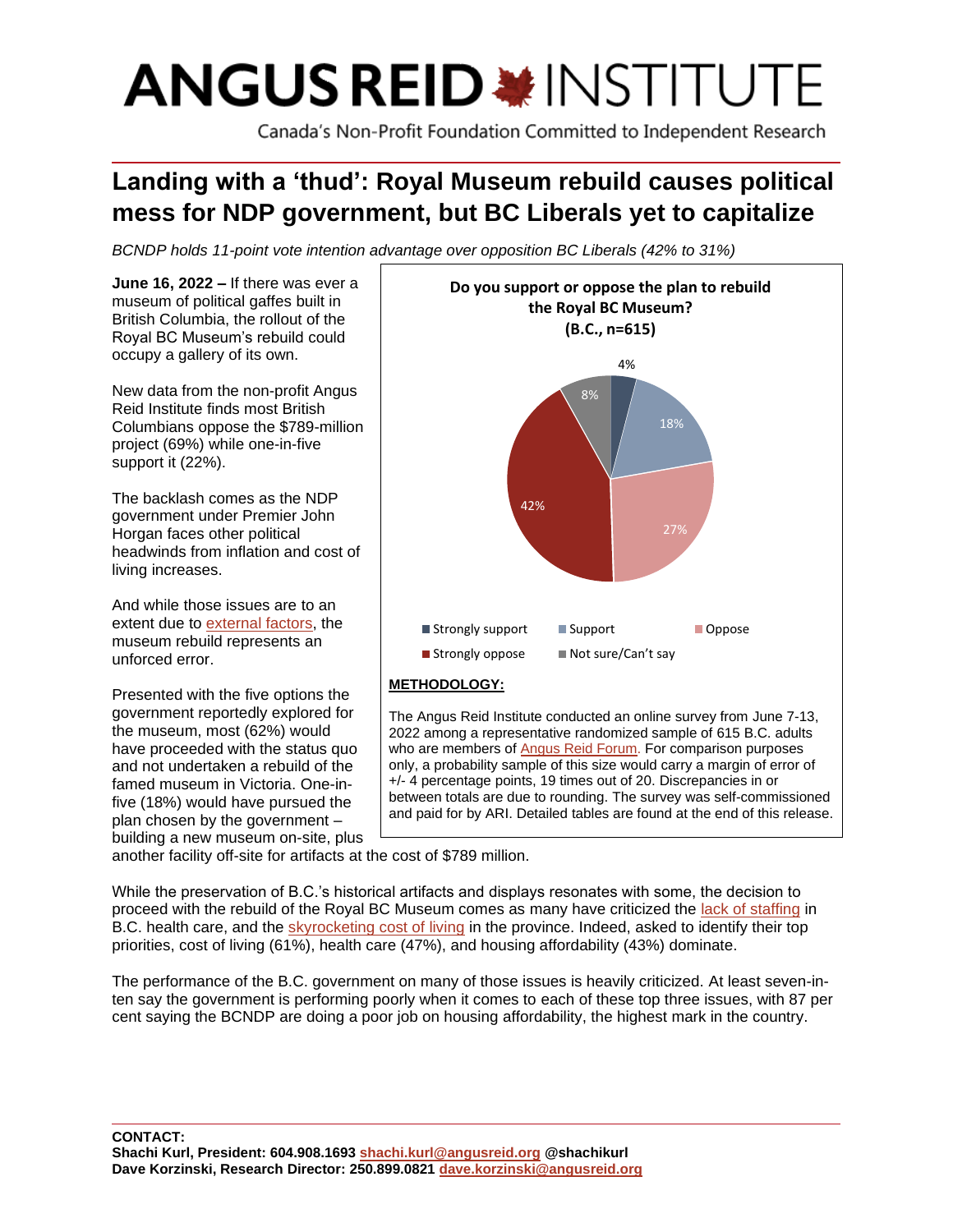

#### **More Key Findings:**

- While Premier John Horgan's approval has [dropped seven points this quarter to 48 per cent](https://angusreid.org/premiers-performance-june-2022/) the BCNDP still holds an 11-point advantage in vote intention (42% to 31% over the opposition BC Liberals). The BC Green Party is currently supported by 15 per cent of would-be voters.
- BC Liberal leader Kevin Falcon is viewed favourably by 23 per cent of British Columbians and unfavourably by 44 per cent. Many remain uncertain (32%).

# *About ARI*

*The Angus Reid Institute (ARI) was founded in October 2014 by pollster and sociologist, Dr. Angus Reid. ARI is a national, not-for-profit, non-partisan public opinion research foundation established to advance education by commissioning, conducting and disseminating to the public accessible and impartial statistical data, research and policy analysis on economics, political science, philanthropy, public administration, domestic and international affairs and other socio-economic issues of importance to Canada and its world.*

#### **INDEX**

**Part One: Issues and management**

**Part Two: The Royal BC Museum Rebuild**

**Part Three: Political Landscape**

- **Falcon's moment? Few view him favourably thus far**
- **NDP comfortably ahead on vote intent**

#### **Part One: Issues and management**

As British Columbia creeps out of the shadow of the COVID-19 pandemic – slower [than many had hoped](https://www.ctvnews.ca/health/coronavirus/tracking-every-case-of-covid-19-in-canada-1.4852102) – other issues are preoccupying British Columbians heading into summer. For many, attention has understandably turned to the price of feeding their families, filling their vehicle with gas, paying their rent or mortgage, or getting an appointment with a doctor. Overall, three core issues – the cost of living, health care, and housing affordability – now take up much of the oxygen in the room, as inflation [hits 30-year](https://tradingeconomics.com/canada/inflation-cpi)  [highs](https://tradingeconomics.com/canada/inflation-cpi) in Canada and health care [staffing woes](https://www.cbc.ca/news/canada/british-columbia/bc-upcc-critics-1.6467839) continue: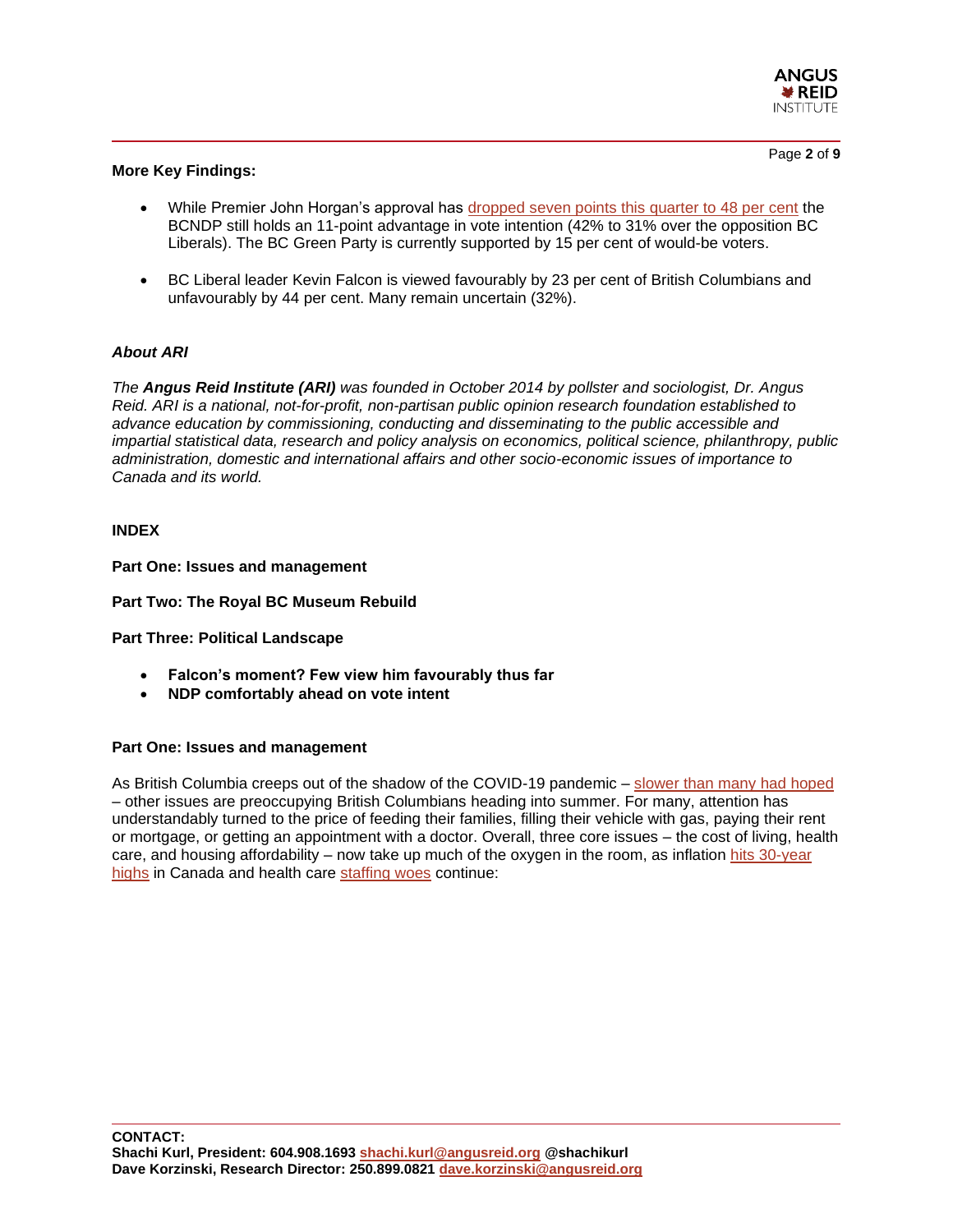

Page **3** of **9**





The brief good news for the B.C. government is that it receives the highest marks in the country – outside of Atlantic Canada – for its handling of the pandemic (63% say it has done a good job). That, however, is the only issue of 13 presented where a majority of residents give the government praise. It is also only a top issue for six per cent of British Columbians:



# **Percentage of BC residents choosing management of COVID-19 as a top priority:**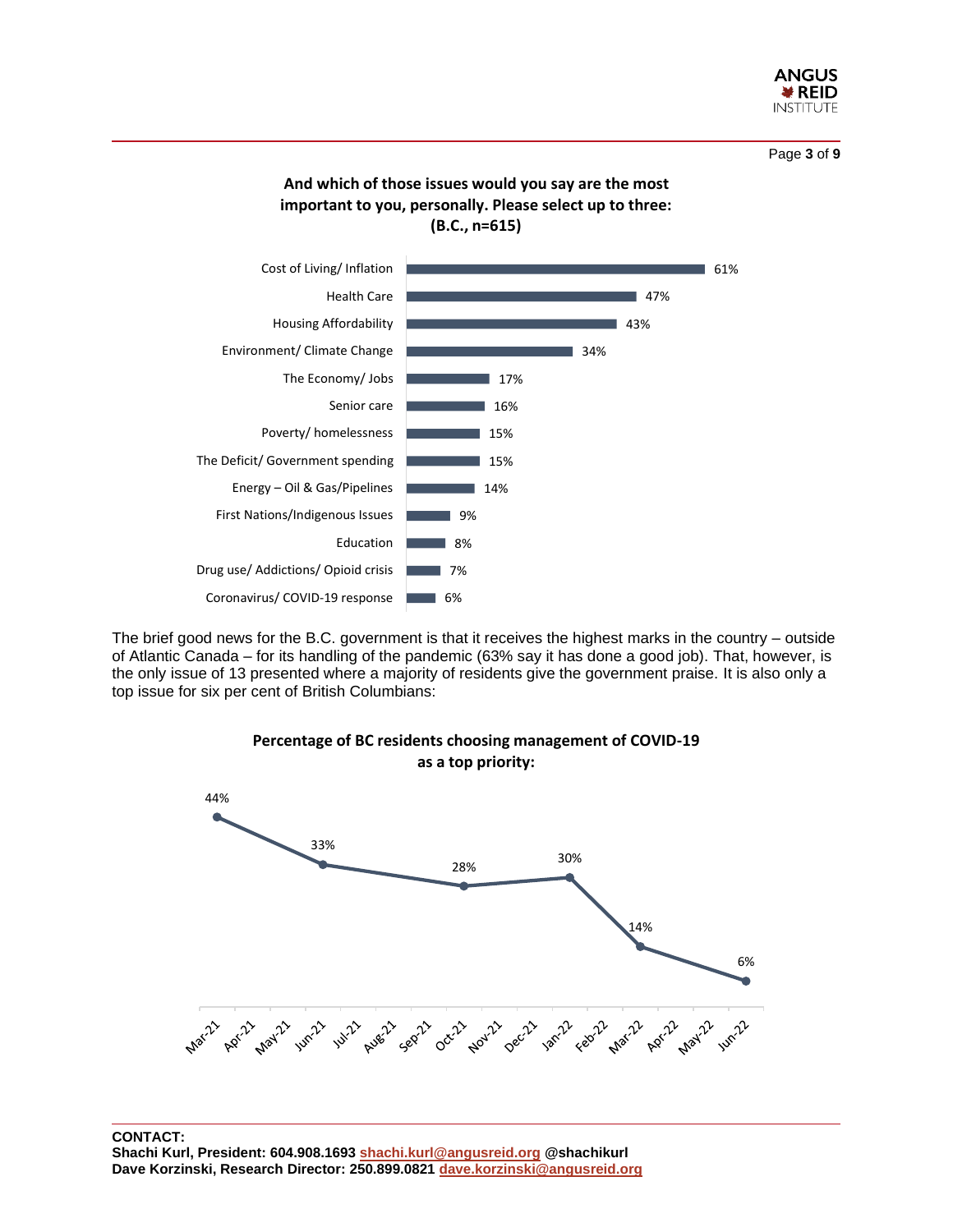

Page **4** of **9**

On each of the top five issues as chosen by British Columbians, the government is overwhelmingly panned:



Those who continue to support the BCNDP in vote intention (see part three) are less critical than wouldbe BC Liberal voters. That said, the negative sentiment abounds regardless of provincial party affiliation:

| Percentage saying the BC government has done a poor or very poor job on each issue: |                           |                               |                                |  |  |  |  |
|-------------------------------------------------------------------------------------|---------------------------|-------------------------------|--------------------------------|--|--|--|--|
|                                                                                     | <b>Total</b><br>$(n=615)$ | <b>Provincial Vote Intent</b> |                                |  |  |  |  |
|                                                                                     |                           | <b>NDP</b><br>$(n=242)$       | <b>BC Liberal</b><br>$(n=174)$ |  |  |  |  |
| <b>Housing Affordability</b>                                                        | 87%                       | 80%                           | 91%                            |  |  |  |  |
| <b>Cost of living/ Inflation</b>                                                    | 81%                       | 65%                           | 91%                            |  |  |  |  |
| <b>Poverty/ homelessness</b>                                                        | 80%                       | 70%                           | 86%                            |  |  |  |  |
| <b>Drug Use/ Addictions/ Opioid</b><br><b>crisis</b>                                | 71%                       | 56%                           | 85%                            |  |  |  |  |
| <b>Health Care</b>                                                                  | <b>70%</b>                | 53%                           | 80%                            |  |  |  |  |
| Energy - Oil & Gas/ Pipelines                                                       | 65%                       | 48%                           | 79%                            |  |  |  |  |
| <b>Senior Care</b>                                                                  | 63%                       | 48%                           | 72%                            |  |  |  |  |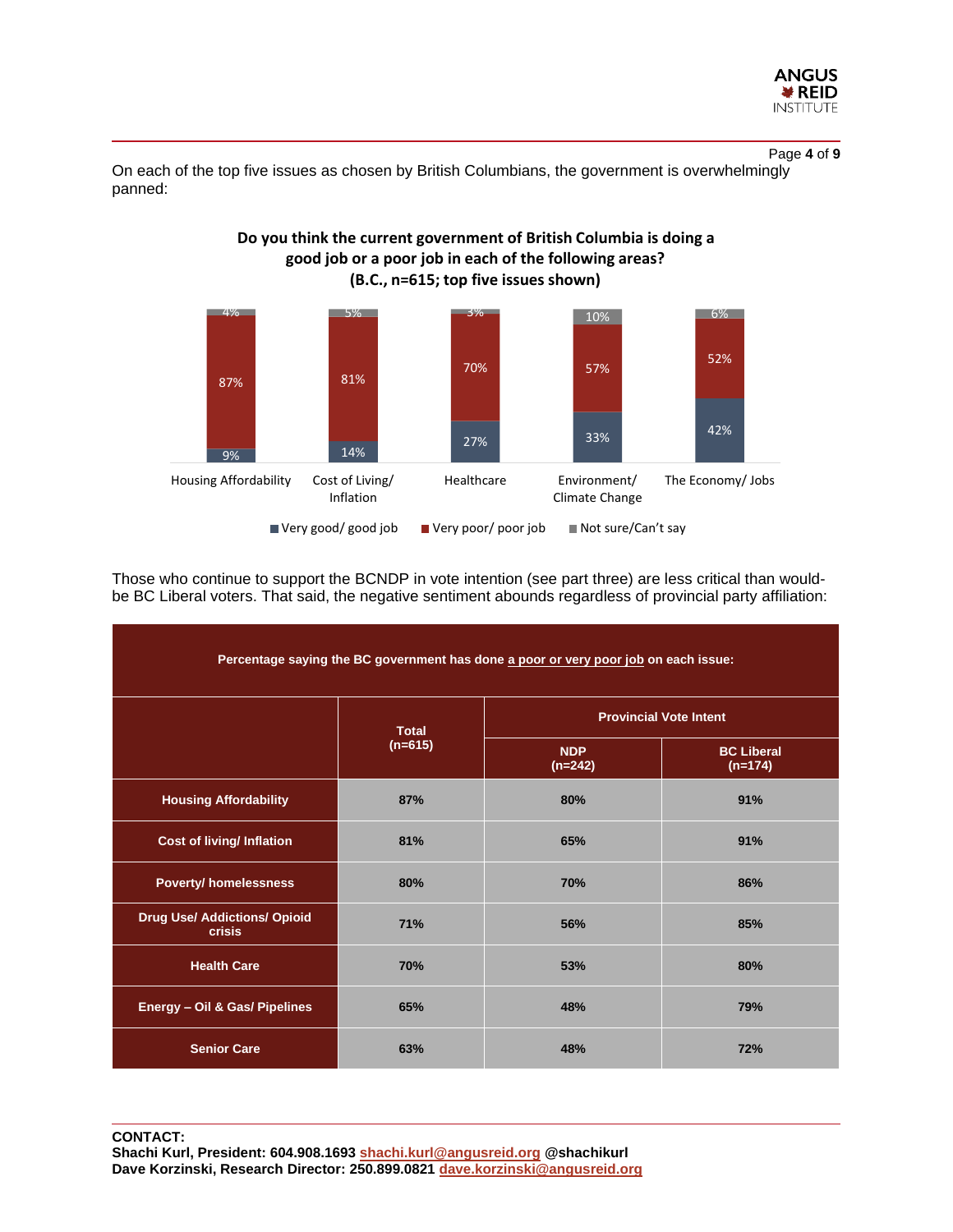

|                                        |     |     | Page 5 of 9 |
|----------------------------------------|-----|-----|-------------|
| The Deficit/ Government Spending       | 59% | 31% | 84%         |
| <b>Environment/ Climate Change</b>     | 57% | 46% | 63%         |
| The Economy/ Jobs                      | 52% | 26% | 74%         |
| <b>Education</b>                       | 45% | 25% | 62%         |
| <b>First Nations/Indigenous Issues</b> | 44% | 32% | 52%         |
| <b>Coronavirus/COVID-19 response</b>   | 34% | 9%  | 49%         |

The Angus Reid Institute's Government Performance Index compiles an average score across all issues presented in the survey. As seen in the graphic below, there has been a steady downward trend in government satisfaction, after steady improvement in the first two years of BCNDP governance. Further, the eminence of B.C. over the national average has dissipated:



# **Government Performance Index (Average number of respondents saying provincial government has done a "good job" across all issues**

#### **Part Two: The Royal BC Museum Rebuild**

The Royal BC Museum in Victoria is one of the [top tourist attractions](https://www.timescolonist.com/local-news/royal-bc-museum-ranked-tops-in-canada-at-online-travel-site-4616010) in the province, and home to countless treasures from British Columbia's history. In May, the [B.C. government announced](https://www.cbc.ca/news/canada/british-columbia/royal-b-c-museum-to-be-rebuilt-at-the-cost-of-789m-1.6452552) it would rebuild the museum – which is says is at catastrophic risk from a moderate earthquake or flooding – at a cost of \$789 million. Nearly [seven million](https://www.cbc.ca/news/canada/british-columbia/royal-b-c-museum-to-be-rebuilt-at-the-cost-of-789m-1.6452552) artifacts are housed in the facility. The museum opened in 1968.

The announcement was met with near-immediate criticism from the opposition, as ["tone deaf"](https://www.cbc.ca/news/canada/british-columbia/royal-bc-museum-renovation-controversy-1.6460371) and a ["vanity project"](https://www.cbc.ca/news/canada/british-columbia/royal-bc-museum-renovation-controversy-1.6460371) in a time of immense financial challenges for many residents. Premier John Horgan himself admitted that the announcement had ["landed with a thud"](https://vancouversun.com/opinion/columnists/vaughn-palmer-horgan-can-only-blame-himself-for-museum-faux-pas).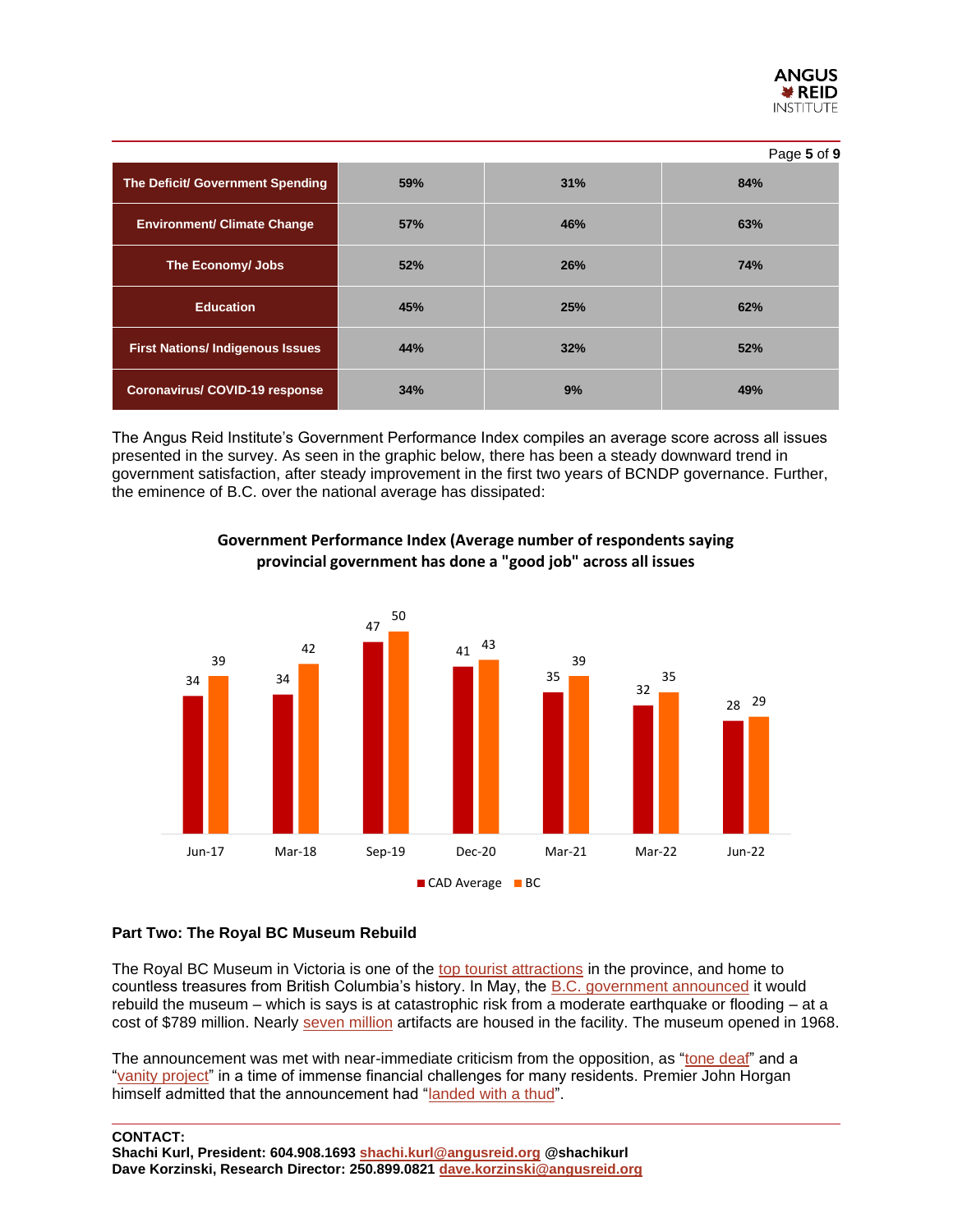

Respondents were given the five options for the Royal BC Museum that the government reportedly considered. From doing nothing and simply maintaining the current situation at a cost of \$89 million over the coming decade, to retaining and repairing the existing complex at an estimated price tag of \$1.1 billion.

Three-in-five (62%) say they would not have changed the approach and stuck with the status quo, regardless of the reported risks to artifacts. One-in-five (18%) say the government's chosen option is the right policy choice, while a handful of B.C. residents support other avenues. Notably, 18- to 34-year-olds are twice as likely as those over the age of 54 to support the BCNDP position:

| The BC government says there had been five options for the museum. Regardless of what the government<br>decided, which of the following would you have chosen? |                           |                          |                     |                    |                    |                    |  |  |  |
|----------------------------------------------------------------------------------------------------------------------------------------------------------------|---------------------------|--------------------------|---------------------|--------------------|--------------------|--------------------|--|--|--|
|                                                                                                                                                                | <b>Total</b><br>$(n=615)$ | Gender                   |                     | Age                |                    |                    |  |  |  |
|                                                                                                                                                                |                           | <b>Male</b><br>$(n=323)$ | Female<br>$(n=329)$ | 18-34<br>$(n=165)$ | 35-54<br>$(n=217)$ | $55+$<br>$(n=276)$ |  |  |  |
| Option 1 - The<br>status quo, no<br>new museum \$89<br>million                                                                                                 | 62%                       | 62%                      | 63%                 | 56%                | 59%                | 69%                |  |  |  |
| Option 2 - A new<br>museum on-site,<br>plus another<br>facility off-site for<br>artifacts - \$789<br>million                                                   | 18%                       | 18%                      | 17%                 | 25%                | 19%                | 12%                |  |  |  |
| <b>Option 3 - Build</b><br>new museum at a<br>new location -<br>\$811 million                                                                                  | 8%                        | 10%                      | 6%                  | 8%                 | 9%                 | 8%                 |  |  |  |
| <b>Option 4 - Build</b><br>new museum at<br>the existing<br>location - \$893<br>million                                                                        | 6%                        | 7%                       | 5%                  | 5%                 | 7%                 | 5%                 |  |  |  |
| Option $5-$<br><b>Retaining and</b><br>repairing the<br>existing complex<br>- \$1.1 billion                                                                    | 6%                        | 3%                       | 9%                  | 6%                 | 6%                 | 6%                 |  |  |  |

Those who say they would support the BC Liberals if an election were held are significantly more likely than would-be BCNDP voters to support the status quo. That said, half of the latter group (48%) would also pursue this path: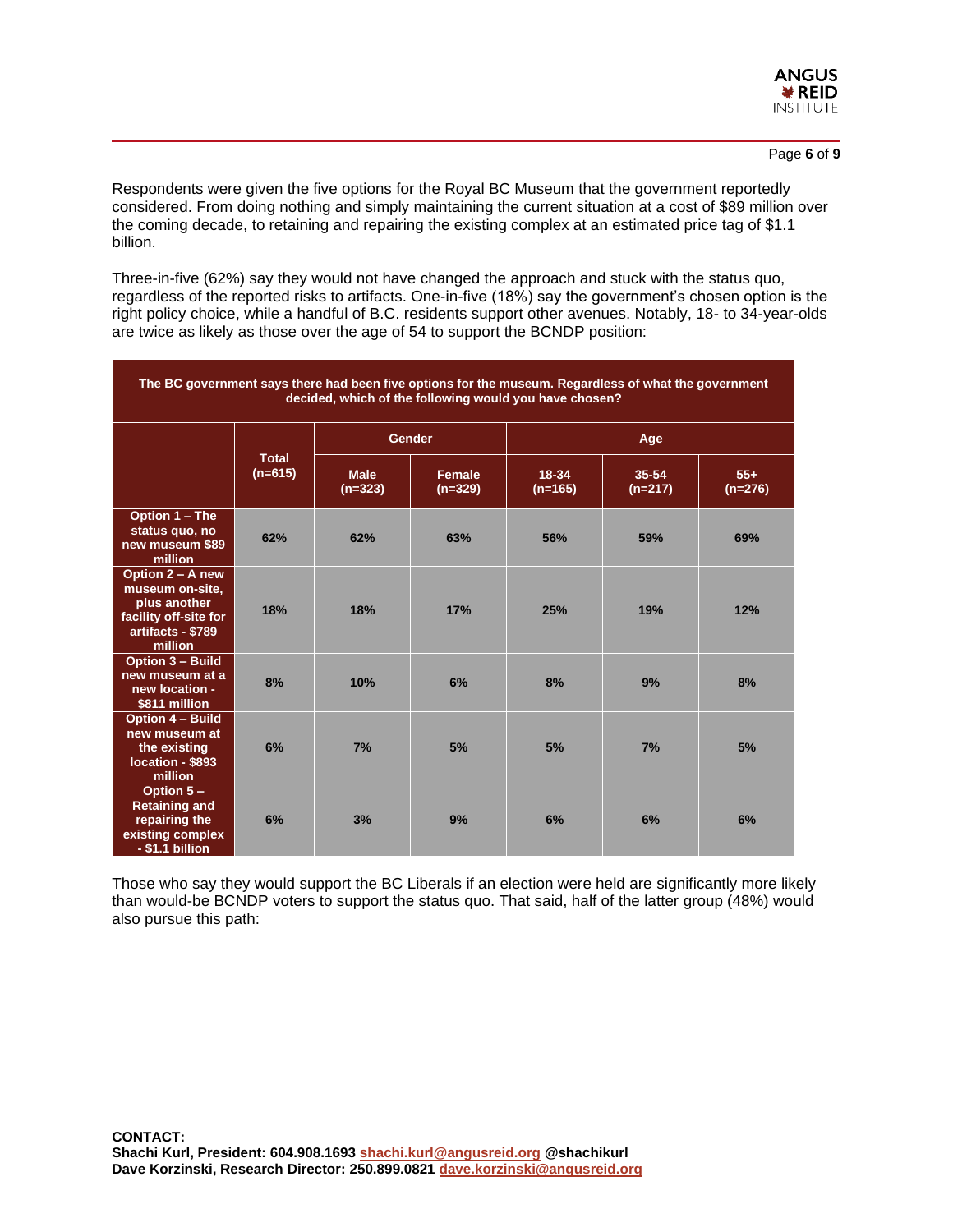

Page **7** of **9**

# **The BC government says there had been five options for the museum. Regardless of what the government decided, which of the following would you have chosen?**



When asked for their overall views on the reconstruction of the museum, regardless of these specific details, British Columbians are overwhelmingly opposed across all age and gender categories:



# **Overall, based on what you've seen read or heard, including in this survey, do you support or oppose the plan to rebuild the Royal BC Museum?**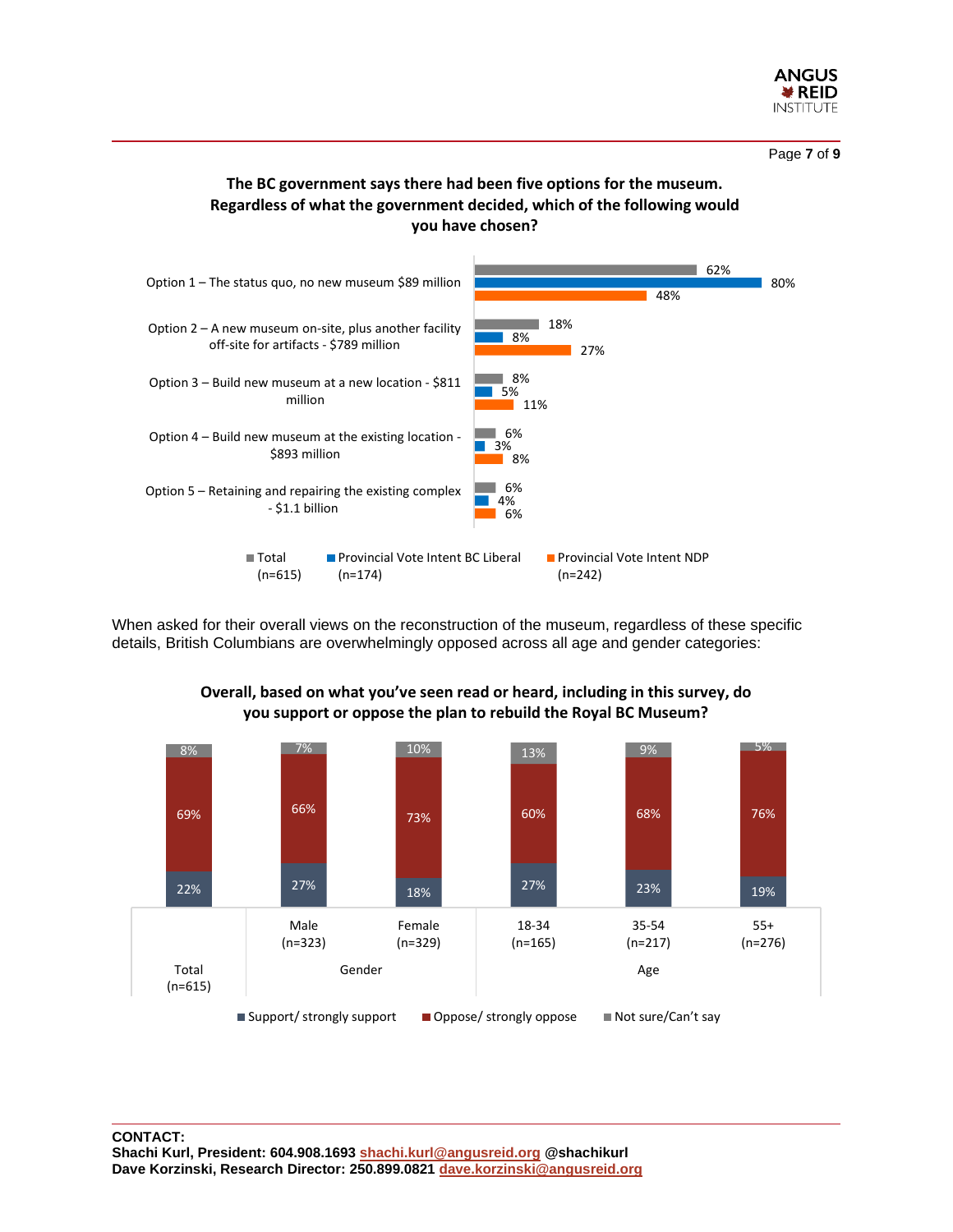

#### **Part Three: Political Landscape**

#### **Falcon's moment? Few view him favourably thus far**

B.C. politicos have pointed to this moment as a potential [turning point](https://www.cbc.ca/news/canada/british-columbia/royal-bc-museum-renovation-controversy-1.6460371) for the struggling BC Liberals. Some have likened it to the infamous ["Fast Ferries"](https://www.cbc.ca/news/canada/british-columbia/bc-fast-ferries-25-years-ndp-wake-1.5186615) fiasco of the 1990s. To this point, however, while Horgan has taken a personal hit, BC Liberal leader Kevin Falcon has not received a countervailing boost. Currently one-in-four (23%) British Columbians view the opposition leader favourably, while one-in-three still have no opinion of him:



# **Falcon favourability vs. Horgan approval (B.C., n=615)**

*\*Horgan is measured by approval instead of favourability*

#### **NDP comfortably ahead on vote intent**

The political fallout from economic challenges and the unpopular Royal BC Museum funding decision may indeed be felt in the coming months, but the evidence thus far is that B.C. residents would still offer the BCNDP a considerable advantage if an election were held. An election is not scheduled to take place in the province until 2024: